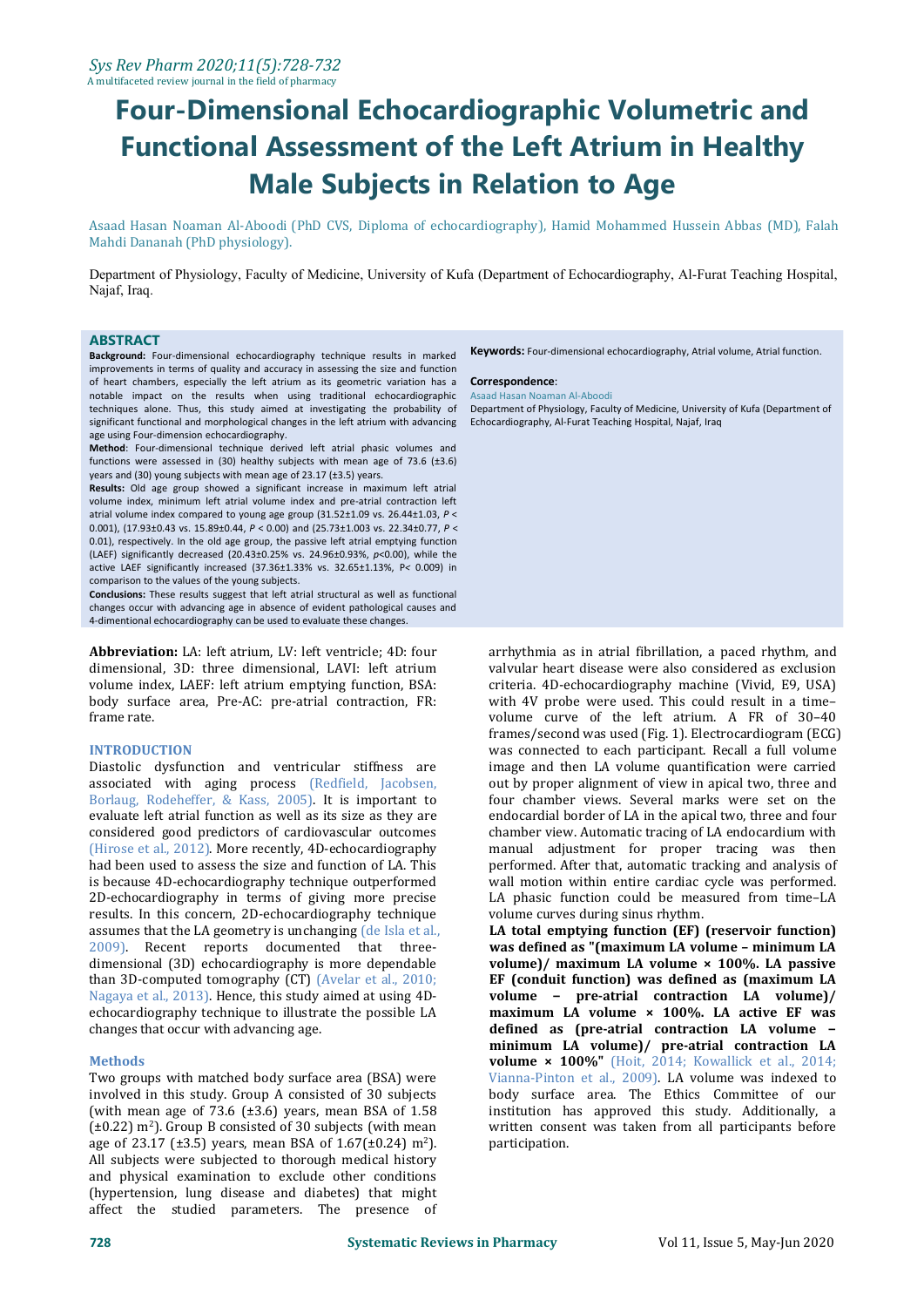

**Figure 1**. Four-dimensional echocardiography and time– left atrial volume curve during one cardiac cycle

## **Statistical analysis**

Calculations of mean and standard error of mean were  $40$ done for the parameters of interest. The groups under<br>
study were compared by employing independent T-test  $35 \in$ study were compared by employing independent T-test. The value of probability  $(P)$  of <0.05 was regarded as<br>significant at  $(a=0.05)$  A linear regression test was significant at  $(\alpha=0.05)$ . A linear regression test was 30 conducted to define the correlation between different parameters of echocardiography and age. The statistical Examples to define the correlation between unterent<br>parameters of echocardiography and age. The statistical<br>analysis was performed by utilizing IBM SPSS 18<br>software.<br>**Results**<br>Results of this study showed that elderly indi software.

# **Results**

Results of this study showed that elderly individuals **10** (group A) had significantly higher maximum LA volume index (*P*<0.00), higher minimum LA volume index (*P*<0.00) and higher pre-atrial contraction LA volume index  $(p<0.01)$  than the younger age group (group B)  $(t<sub>2</sub>)$   $($ the 1) Passive IA emptying function was significantly  $($ (table 1). Passive LA emptying function was significantly  $\mathbf{U}$   $\mathbf{U}$   $\mathbf{U}$   $\mathbf{U}$   $\mathbf{U}$   $\mathbf{U}$   $\mathbf{U}$   $\mathbf{U}$   $\mathbf{U}$   $\mathbf{U}$   $\mathbf{U}$   $\mathbf{U}$   $\mathbf{U}$   $\mathbf{U}$   $\mathbf{U}$   $\mathbf{U}$   $\mathbf{U}$   $\mathbf{U}$  lower (*P* < 0.00) in group A compared to group B, while active LA emptying function was statistically higher in group A (table 2). Linear correlation regression test showed positive linear correlation of maximum, minimum LA volume and active LA emptying function with age in the two groups (figures 2,  $3 \& 4$ ); while 22 negative correlation was documented between age and passive LA emptying function (figure 5).

| <b>Table 1.</b> The values of maximum LAVI. minimum LAVI | __ |
|----------------------------------------------------------|----|
| and Pre-AC LAVI according to study groups                |    |

|               |                  |                  |       | ιŏ    |  |
|---------------|------------------|------------------|-------|-------|--|
|               | Group A          | Group B          | P     |       |  |
|               | N: 30            | N:30             | value |       |  |
|               | Age:73.6±3.6     | Age:23.17±3.5    |       | 16    |  |
|               | BSA(m2):         | BSA(m2):         |       |       |  |
|               | $1.58 \pm 0.22$  | $1.67 \pm 0.24$  |       | limin |  |
|               |                  |                  |       | 14    |  |
| Maximum LAVI, | $31.52 \pm 1.09$ | $26.44 \pm 1.03$ | 0.001 |       |  |
| ml/m2         |                  |                  |       |       |  |
| Minimum LAVI, | $17.93 \pm 0.43$ | 15.89±0.44       | 0.00  | 12    |  |
| ml/m2         |                  |                  |       |       |  |
| Pre-AC LAVI,  | 25.73±1.003      | $22.34 \pm 0.77$ | 0.01  | 10    |  |
| ml/m2         |                  |                  |       |       |  |
|               |                  |                  |       |       |  |

Data are presented as mean ± SEM. BSA; body surface area, LAVI; left atrium volume index, Pre-AC; pre atrial

Table 2. The passive LAEF and active LAEF according to study groups

|                       | Group A<br>N: 30<br>Age:73.6±3.6<br>BSA(m2):<br>$1.58 \pm 0.22$ | Group B<br>N: 30<br>Age:23.17±3.5<br>$BSA(m2)$ :<br>$1.67 \pm 0.24$ | value |  |
|-----------------------|-----------------------------------------------------------------|---------------------------------------------------------------------|-------|--|
| Passive LAEF.<br>$\%$ | $20.43 \pm 0.25$                                                | 24.96±0.93                                                          | 0.00  |  |
| Active LAEF,<br>$\%$  | $37.36 \pm 1.33$                                                | $32.65 \pm 1.13$                                                    | 0.009 |  |

Data are presented as mean ± SEM. BSA; body surface area, LAEF; left atrium emptying function



**Figure 2.** linear regression plot of age in (years) and maximum left atrial volume index (Max LAVI) in (ml/ml<sup>2</sup>)

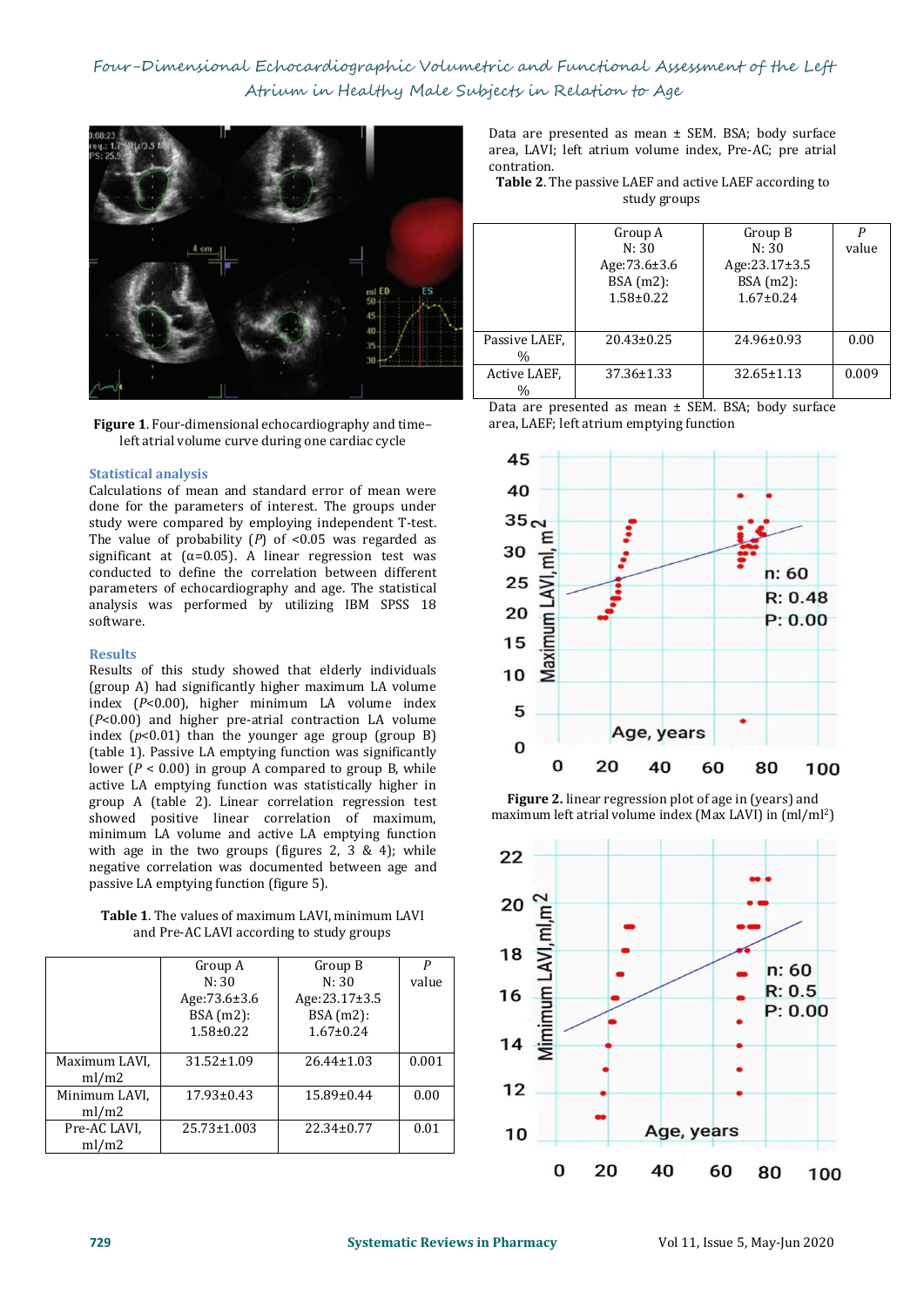**Figure** 3. linear regression plot of age in (years) and minimum left atrial volume index (Min LAVI) in (ml/ml<sup>2</sup>)



**Figure 4.** linear regression plot of age in (years) and active emptying function (EF %)



**Figure 5.** linear regression plot of age in (years) and passive emptying function (EF %)

# **Discussion**

The development of 4D-echocardiographic technique is considered a major development in the field of echocardiography. It allows more accurate assessment of volumes and functions of cardiac chambers than previous methods (Kawaguchi, 2008; Seo et al., 2009; Takeguchi, Nishimura, Abe, Ohuchi, & Kawagishi, 2010). Ohuchi, & Kawagishi, 2010). Emphasizing this fact, there has been an increasing number of studies utilizing the technique to evaluate the phasic volume and function of LA as the main investigative tool (Kawai et al., 2004; Warita, 2012). In this concern, (Rohner et al. 2011) reported a good correlation between 3D-echocardiography and cardiac CT imaging in the volumes of LA and LAEF calculations  $(r =$ 0.92 and  $r = 0.82$ ,  $p < 0.001$ , respectively). Yet, according to the researchers' knowledge, no study has been 1.<br>conducted to evaluate the validity and accuracy of 4Dechocardiography when measuring the volume and function of LA.

There is rising evidence that the evaluation of the  $2(4)$ , enlargement and functional impairment of LA by using<br>echocardiography predicted significant cardiovascular 2 echocardiography predicted significant cardiovascular consequences with high accuracy (Moller et al., 2003).

Hence, 3D-echocardiography gives proper evaluation of the volume and function of LA than 2D-echocardiography by utilizing 3D-CT as a gold standard (Nagaya et al., 2013). In the current study, the assessment of the volume and function of LA was performed by using 4D echocardiography. The use of 4D-echocardiography allows the evaluation of the features that are affected by aging process.

It is proposed that the increase in the maximum volume of LA represents the morphological marker of LV diastolic dysfunction since its diastolic pressure is directly exerted on LA phasic volumes (Tsang, Barnes, Gersh, Bailey, & Seward, 2002).

When LV relaxation becomes abnormal, the conduit function reduces with the increase in the booster pumping of LA (Spencer et al., 2001). Because the filling pressure of LV gradually rises with the progression of diastolic dysfunction, LA functions largely as a conduit (Hirose et al., 2012). The result found in the current study shows agreement with those found in the study of (Aurigemma et al. 2009) that the volume of LA increases with age.

(Boyd, Schiller, Leung, Ross, & Thomas 2011) reported changes in LA volumes with age in a larger study. They demonstrated that LA volume index increases by 0.05 ml/m<sup>2</sup> yearly. On the other hand,  $(D'$ Andrea et al. 2013) revealed that the size of LA differs with age, but it is considerably larger only in persons aged 50 years and older.

Those reports, however, employed traditional 2D echocardiographic measures rather than the more advanced 4D-echocardiographic ones employed by the current study. This study found that elderly people have LAEF that is significantly greater than in young people. Concerning the passive LAEF, it was found that elderly people have significantly lower values than the young people. Moreover, (Boyd, Richards, Marwick, & Thomas 2011) and (Sun et al. 2013) revealed increase in the atrial contractile function with advancing age. However, only few studies stated no significant differences among different age groups.

# **Conclusions**

Left atrial structural as well as functional changes occur with advancing age in absence of evident pathological causes and 4-dimentional echocardiography can be used to evaluate these changes.

## **Limitations**

It was difficult to obtain a large number of healthy individuals, especially after age of 70 as most people in this age group have chronic medical diseases. Also, image quality posed a problem with older age group because 4D-echocardiography needs good image resolution for proper border delineation.

## **REFERENCES**

1. Aurigemma, G. P., Gottdiener, J. S., Arnold, A. M., Chinali, M., Hill, J. C., & Kitzman, D. (July, 2009). Left atrial volume and geometry in healthy aging: The cardiovascular health study. *Circ Cardiovasc Imaging*, 2(4), 282–289.

https://doi.org/10.1161/CIRCIMAGING.108.826602 2. Avelar, E., Durst, R., Rosito, G. A., Thangaroopan, M., Kumar, S., Tournoux, F.,… Cury, R. C. (2010).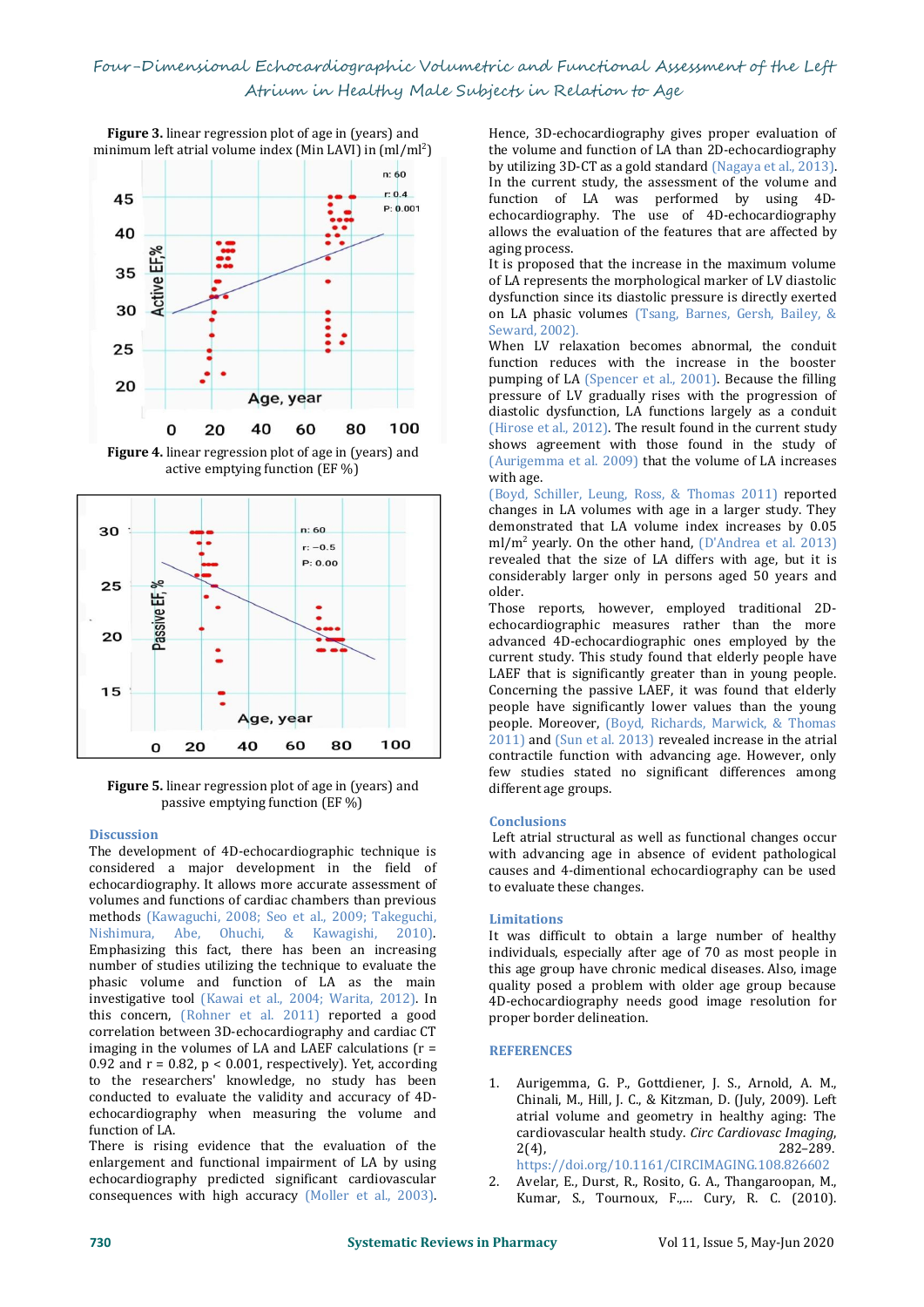Comparison of the accuracy ofmultidetector computed tomography versus two-dimensional echocardiogra-phy to measure left atrial volume. *Am J Cardiol*, 106, 104–109.

https://doi.org/10.1016/j.amjcard.2010.02.021

- 3. Boyd, A. C., Richards, D. A., Marwick, T., & Thomas, L. (2011). Atrial strain rate is a sensitive measure of alterations in atrial phasic function in healthy ageing. *Heart*, 97, 1513–1519. http://dx.doi.org/10.1136/heartjnl-2011-300134
- 4. Boyd, A. C., Schiller, N. B., Leung, D., Ross, D. L., & Thomas, L. (2011). Atrial dilation and altered function are mediated by age and diastolic function but not before the eighth decade. *IACCCardiovasc* 1078 but not before the eighth decade. *JACCCardiovasc Imaging*, http://dx.doi.org/10.1016/j.jcmg.2010.11.018
- 5. D'Andrea, A., Riegler, L., Rucco, M. A., Cocchia, R., Scarafile, R., Salerno, G.,… Russo, M. G. (2013). Left atrial volume index in healthy subjects: Clinical and echocardiographic correlates. *Echocardiography*, 30, 1001–1007. https://doi.org/10.1111/echo.12217
- 6. Hirose, T., Kawasaki, M., Tanaka, R., Ono, K., Watanabe, T., Iwama, M.,… Minatoguchi, S. (2012). Left atrial function assessed by speckletracking echocardiography as a predictor of new-onset non valvular atrialfibrillation: Results from a prospective buttless to quantifer that the study in 580 adults. *Eur Heart J Car-Diovasc Imaging, Cardiovasc* study in 580 adults. *Eur Heart J Car-Diovasc Imaging*, 13, 243–250.

https://doi.org/10.1093/ejechocard/jer251 7. Hoit, B. D. (2014). Left atrial size and function: Role

- in prognosis. *Journal of the American College of Cardiology*, https://doi.org/10.1016/j.jacc.2013.10.055 mu<br>De Isla, LP, Balcones, D. V, Fernandez-Golfin, C., 85,
- 8. De Isla, LP, Balcones, D. V, Fernandez-Golfin, C., Marcos-Alberca, P., Almeria, C., Rodrigo, J. L.,… Zamorano, J. (2009). Three-dimensional-wall motion tracking: A new and faster tool for myocardial strain assessment in comparison with two-dimensional wall motion tracking. *J Am Soc Echocardiogr*, 22, 325–330.

https://doi.org/10.1016/j.echo.2009.01.001

- 9. Kawaguchi, T. (2008). Speckle tracking for assessment of cardiac motion and dyssyn-chrony. *Echocardiography*, 25, 1167–1171. https://doi.org/10.1111/j.1540-8175.2008.00790.x
- 10. Kawai, J., Tanabe, K., Wang, C. L., Tani, T., Yagi, T., Shiotani, H., & Morioka, S. (2004). Comparison of left dimensional<br>atrial size by freehand scanning three-dimensional *Ultrasonics*. atrial size by freehand scanning three-dimensional andtwo-dimensional echocardiography. *Eur J Echocardogr*, 5, 18–24. https://doi.org/10.1016/S1525-2167(03)00050-7
- 11. Kowallick, J.T., Kutty, S., Edelmann, F., Chiribiri, A., Villa, A., Steinmetz, M., Schuster, A. (2014). Quantification of left atrial strain and strain rate using cardiovascular magnetic resonance myocardial feature tracking: A feasibility study. *Journal of*  $Cardiovascular$ https://doi.org/10.1186/s12968-014-0060-6
- 12. Moller, J. E., Hillis, G. S., Oh, J. K., Seward, J. B., Reeder, G. S., Wright, R. S.,… Pellikka, P. A. (2003). Left atrial volume: A powerfull predictor of survival after acute *Journyocardial infarction. Circulation*, 107, 2207–2212. 22, myocardial infarction. *Circulation*, 107, 2207–2212. https://doi.org/10.1161/01.CIR.0000066318.21784. 43
- 13. Nagaya, M., Kawasaki, M., Tanaka, R., Onishi, N., Sato, N., Ono, K.,… Minatoguchi, S. (2013). Quantitative

validation of left atrial structure and function bytwo dimensional and three-dimensional speckle tracking echocardiography: A comparative study with three dimensional computed tomography. *J Cardiol*, 62, 188–194. https://doi.org/10.1016/j.jjcc.2013.03.011

14. Redfield, M. M., Jacobsen, S. J., Borlaug, B. A., Rodeheffer, R. J., & Kass, D. A. (2005). Age- and gender-related ventricular-vascular stiffening: A community-based study. *Circulation*, 112, 2254– 2262.

https://doi.org/10.1161/CIRCULATIONAHA.105.54 1078

- 15. Rohner, A., Brinkert, M., Kawel, N., Buechel, R. P., Leibundgut, G., Grize, L.,… Handke, M. (2011). Functional assessment of the left atrium by real-time three-dimensional echo-cardiography using a novel dedicated analysis tool: Initial validation studies in comparison with computed tomography. *Eur J* Echocardiogr, https://doi.org/10.1093/ejechocard/jer066
- 16. Seo, Y., Ishizu, T., Enomoto, Y., Sugimori, H., Yamamoto, M., Machino, T.,… Aonuma, K. (2009). Validation of 3-dimensional speckle tracking imaging to quantifyregional myocardial deformation. *Circ Cardiovasc Imaging*, 2, 451–459. https://doi.org/10.1161/CIRCIMAGING.109.858480
- 17. Spencer, K. T., Mor-Avi, V., Gorcsan III, J., Demaria, A. N., Kimball, T. R., Monaghan, M. J., & Lang, R. M. (2001). Effects of aging on left atrial reservoir, conduit, and booster pump function: A multiinstitution acoustic quantification study. *Heart*, 85, 272–277.
- http://dx.doi.org/10.1136/heart.85.3.272 18. Sun, J. P., Yang, Y., Guo, R., Wang, D., Lee, A. P., Wang, X. Y.,… Yu, C. M. (2013). Left atrial regional phasic strain, strain rate and velocity by speckle-tracking echocardiography: Normal values and effects of aging in <sup>a</sup> large group of normal subjects. *International Journal of Cardiology*, 168, 3473–3479. https://doi.org/10.1016/j.ijcard.2013.04.167
- 19. Takeguchi, T., Nishimura, M., Abe, Y., Ohuchi, H., & Kawagishi, T. (2010). Practical considerations for a method of rapid cardiac function analysis based onthree-dimensional speckle tracking in a three dimensional diagnostic ultra-sound system. *J Med Ultrasonics*, 37, 41–49. https://doi.org/10.1007/s10396-009-0249-8
- 20. Tsang, T. S., Barnes, M. E., Gersh, B. J., Bailey, K. R., & Seward, J. B. (2002). Left atrial volume as a morphophysiologic expression of left ventricular diastolic dysfunction and relation to cardiovascular risk burden.*Am J Cardiol*, 90, 1284–1289. https://doi.org/10.1016/S0002-9149(02)02864-3
- 21. Vianna-Pinton, R., Moreno, C. A., Baxter, C. M., Lee, K. S., Tsang, T. S., & Appleton, C. P. (2009). Two dimensional speckle-tracking echocardiography of the left atrium: Feasibility and regional contraction<br>and relaxation differences in normal subjects. and relaxation differences in normal subjects. *Journal of the American Society of Echocardiography*, 22, 299–305.

https://doi.org/10.1016/j.echo.2008.12.017

22. Warita, S., Kawasaki, M., Tanaka, R., Ono, K., Kojima, T., Hirose, T.,… Minatoguchi, S. (2012). Effects of pitavastatin on cardiac structure and function and on